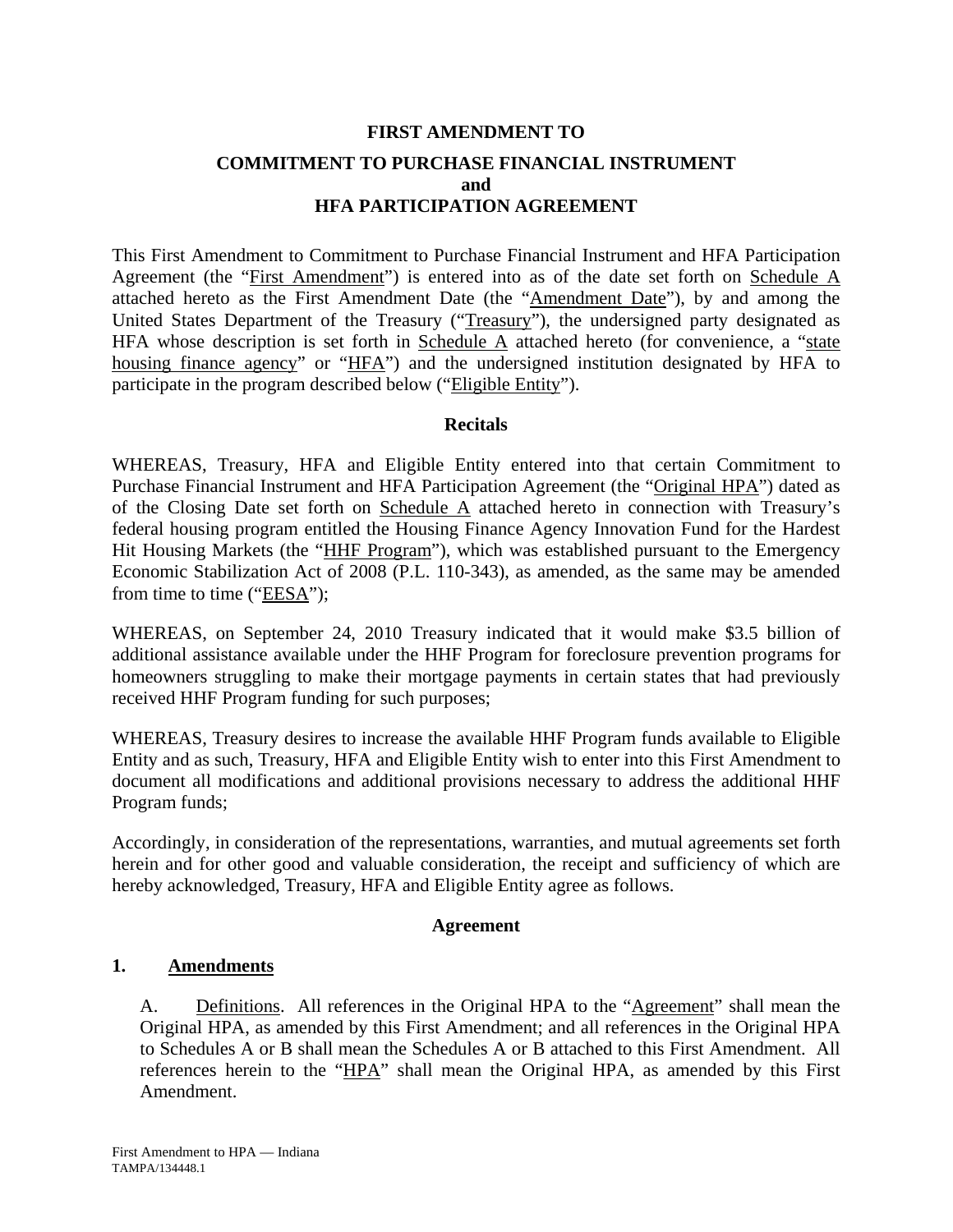B. Schedule A. Schedule A attached to the Original HPA is hereby deleted in its entirety and replaced with Schedule A attached to this First Amendment.

C. Schedule B. Schedule B attached to the Original HPA is hereby deleted in its entirety and replaced with Schedule B attached to this First Amendment.

## **2. Representations, Warranties and Covenants**

A. HFA and Eligible Entity. HFA and Eligible Entity, each for itself, make the following representations, warranties and covenants to Treasury and the truth and accuracy of such representations and warranties and compliance with and performance of such covenants are continuing obligations of HFA and Eligible Entity, each as to itself. In the event that any of the representations or warranties made herein cease to be true and correct or HFA or Eligible Entity breaches any of its covenants made herein, HFA or Eligible Entity, as the case may be, agrees to notify Treasury immediately and the same shall constitute an Event of Default under the HPA.

(1) HFA and Eligible Entity each hereby certifies, represents and warrants as of the date hereof that each of the representations and warranties of HFA or Eligible Entity, as applicable, contained in the HPA are true, correct, accurate and complete in all material respects as of the date hereof. All covenants of HFA or Eligible Entity, as applicable, contained in the HPA shall remain in full force and effect and neither HFA, nor Eligible Entity is in breach of any such covenant.

(2) Eligible Entity has the full corporate power and authority to enter into, execute, and deliver this First Amendment and any other closing documentation delivered to Treasury in connection with this First Amendment, and to perform its obligations hereunder and thereunder.

(3) HFA has the full legal power and authority to enter into, execute, and deliver this First Amendment and any other closing documentation delivered to Treasury in connection with this First Amendment, and to perform its obligations hereunder and thereunder.

# **3. Administrative Expenses**

Notwithstanding anything to the contrary contained in the Original HPA as amended by this First Amendment, HFA and Eligible Entity may from time to time submit adjusted budgets to Treasury requesting approval to re-allocate HHF Funds to pay actual program expenses as set forth on a proposed Schedule C. In the event that Treasury shall approve an adjusted budget, in Treasury's sole discretion, the parties shall enter into an amendment to the HPA to modify Schedules A, B and C as necessary.

### **4. Miscellaneous**

A. The recitals set forth at the beginning of this First Amendment are true and accurate and are incorporated herein by this reference.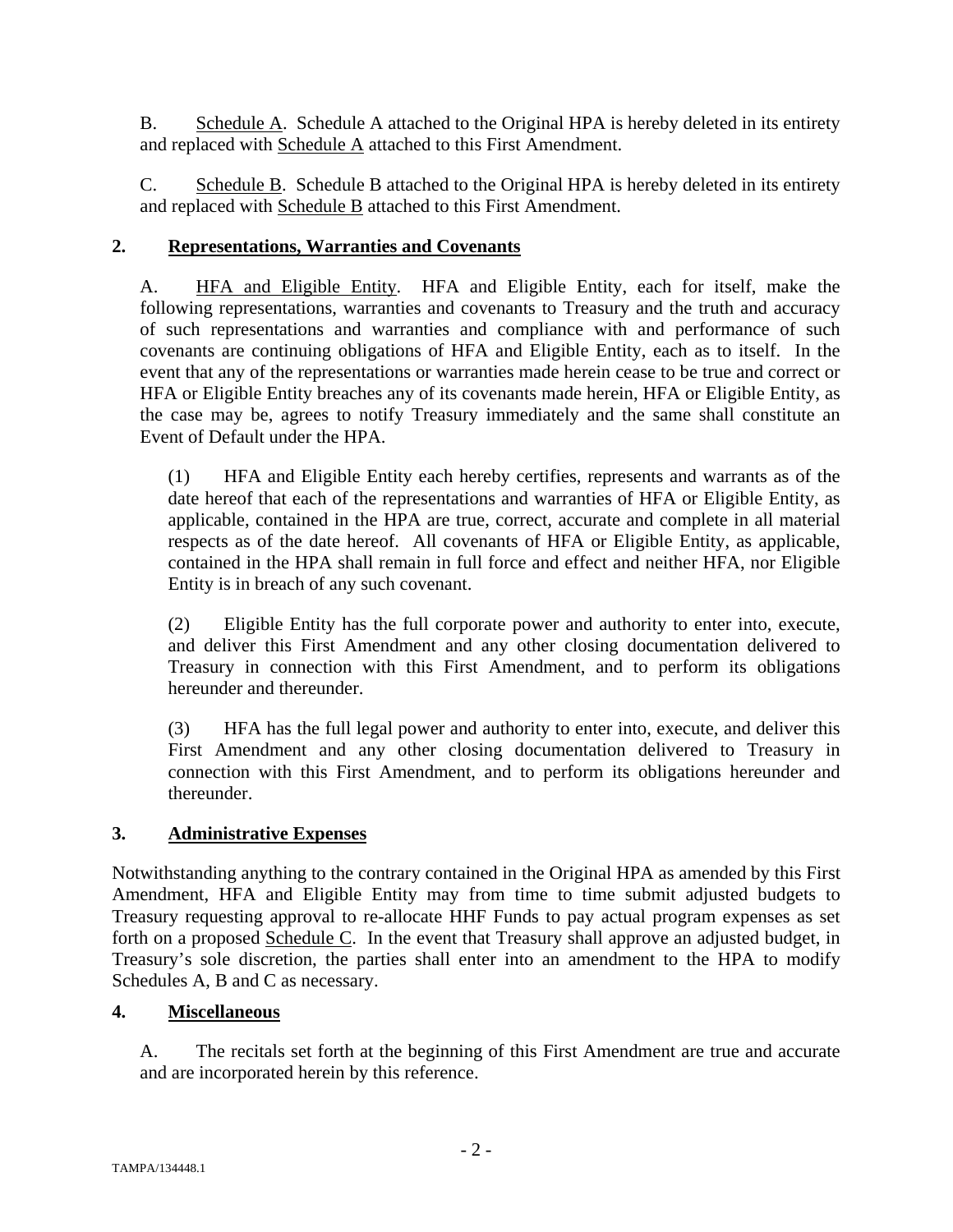B. Capitalized terms used but not defined herein shall have the meanings ascribed to them in the HPA.

C. Any provision of the HPA that is determined to be prohibited or unenforceable in any jurisdiction shall, as to such jurisdiction, be ineffective to the extent of such prohibition or unenforceability without invalidating the remaining provisions of the HPA, and no such prohibition or unenforceability in any jurisdiction shall invalidate such provision in any other jurisdiction.

D. This First Amendment may be executed in two or more counterparts (and by different parties on separate counterparts), each of which shall be deemed an original, but all of which together shall constitute one and the same instrument. Facsimile or electronic copies of this First Amendment shall be treated as originals for all purposes.

### [SIGNATURE PAGE FOLLOWS; REMAINDER OF PAGE INTENTIONALLY LEFT BLANK]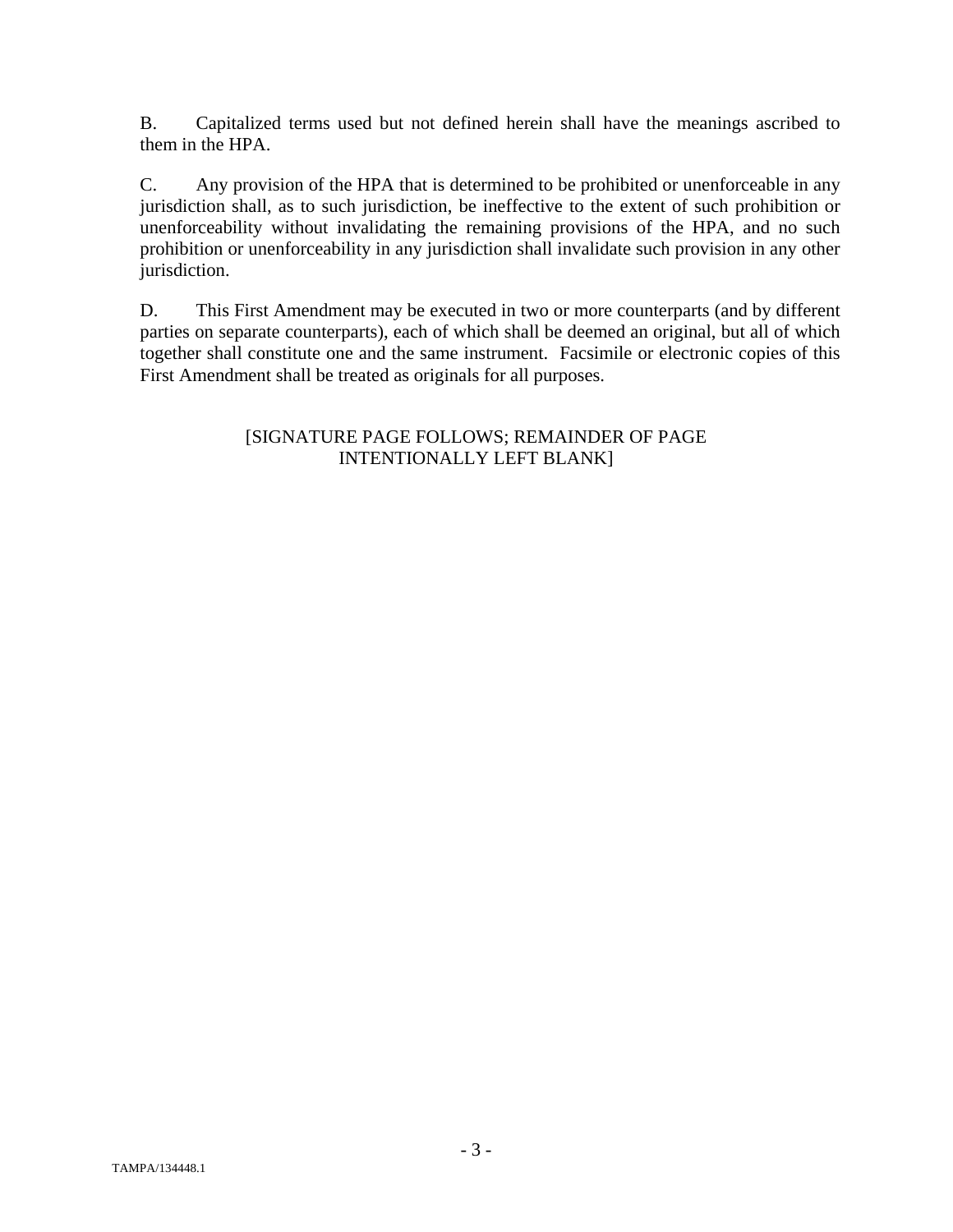In Witness Whereof, HFA, Eligible Entity and Treasury by their duly authorized officials hereby execute and deliver this First Amendment to Commitment to Purchase Financial Instrument and HFA Participation Agreement as of the Amendment Date.

#### HFA:

#### **TREASURY:**

**TREASURY** 

 $By:$ 

INDIANA HOUSING AND COMMUNITY DEVELOPMENT AUTHORITY

UNITED STATES DEPARTMENT OF THE

Name: Herbert M. Allison, Jr. Title: Assistant Secretary for **Financial Stability** 

By:

Name: Title:

#### **ELIGIBLE ENTITY:**

INDIANA HOUSING AND COMMUNITY DEVELOPMENT AUTHORITY

By:

Name: Title: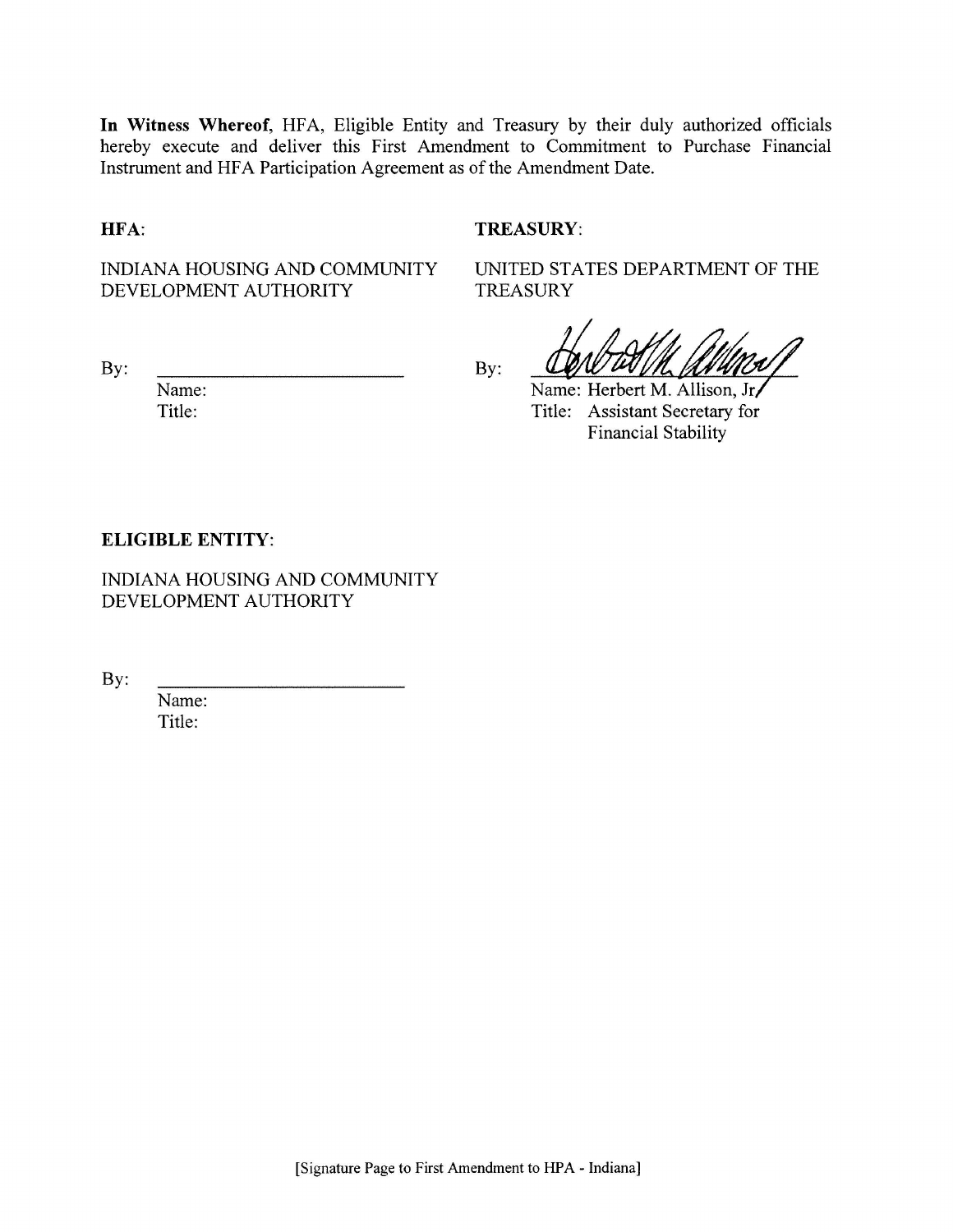**In Witness Whereof**, HFA, Eligible Entity and Treasury by their duly authorized officials hereby execute and deliver this First Amendment to Commitment to Purchase Financial Instrument and HFA Participation Agreement as of the Amendment Date.

#### **HFA**: **TREASURY**:

#### INDIANA HOUSING AND COMMUNITY DEVELOPMENT AUTHORITY

UNITED STATES DEPARTMENT OF THE **TREASURY** 

By: <u>/s/ Sherry Seiwert</u> By: Name: Sherry Seiwert By:

Name: Herbert M. Allison, Jr. Title: Executive Director Title: Assistant Secretary for Financial Stability

#### **ELIGIBLE ENTITY**:

INDIANA HOUSING AND COMMUNITY DEVELOPMENT AUTHORITY

By: /s/ Sherry Seiwert Name: Sherry Seiwert Title: Executive Director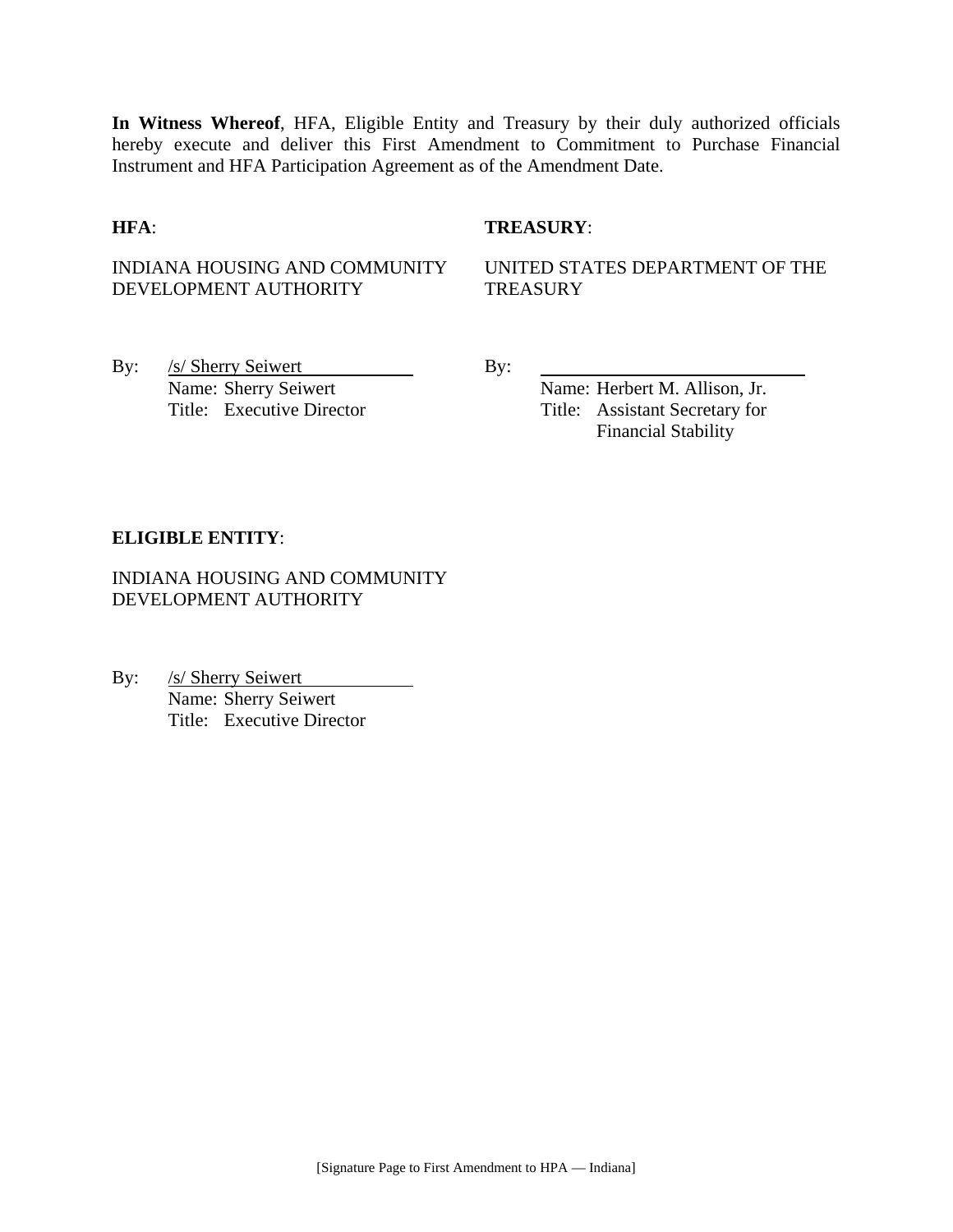# **EXHIBITS AND SCHEDULES**

Schedule A Basic Information<br>Schedule B Service Schedules

Service Schedules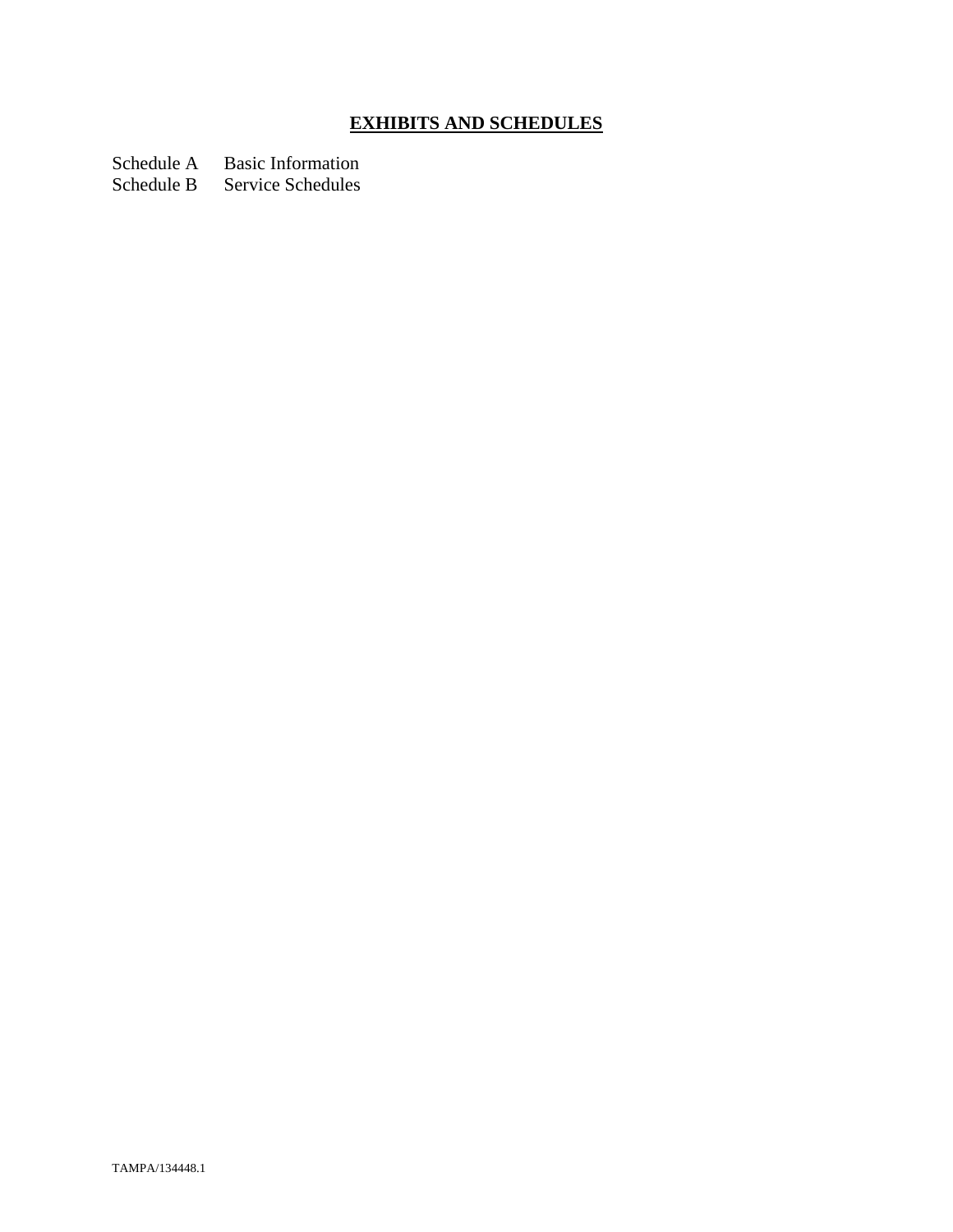## **SCHEDULE A**

#### **BASIC INFORMATION**

| Eligible Entity Information: |                                         |                                                                                            |  |  |
|------------------------------|-----------------------------------------|--------------------------------------------------------------------------------------------|--|--|
|                              | Name of the Eligible Entity:            | Indiana Housing and Community<br>Development Authority <sup>1</sup>                        |  |  |
|                              | Corporate or other organizational form: | body corporate and politic, established and<br>existing under Indiana Code 5-20-1 et. seq. |  |  |
|                              | Jurisdiction of organization:           | Indiana                                                                                    |  |  |
|                              | Notice Information:                     |                                                                                            |  |  |
|                              |                                         |                                                                                            |  |  |

HFA Information:

 $\overline{a}$ 

Date of Application: September 1, 2010

Name of HFA: Indiana Housing and Community Development Authority<sup>1</sup>

Organizational form: body corporate and politic, established and existing under Indiana Code 5-20-1 et. seq.

<sup>1</sup> References in the Agreement to the term "HFA" shall mean the Indiana Housing and Community Development Authority ("IHCDA") in its capacity as HFA as such term is used in the Agreement; and references in the Agreement to the term "Eligible Entity" shall mean IHCDA, in its capacity as Eligible Entity as such term is used in the Agreement.

Notwithstanding anything to the contrary in the Agreement, (A) for purposes of Section 4(G) thereof, (i) annual audited financial statements shall be due no later than one hundred eighty (180) days after the end of IHCDA's fiscal year, and (ii) quarterly financial statements shall be due no later than forty-five (45) days after the end of each quarter commencing with the first full quarter ending after the Effective Date; provided that for any quarter IHCDA does not prepare unaudited financial statements for its internal use, or to be sent to a third party, such quarterly unaudited financial statement shall not be required and instead IHCDA shall provide to Treasury, no later than fortyfive (45) days after the end of each quarter commencing with the first full quarter ending after the Effective Date, summary expenses by category [e.g., in-take partners, IHCDA specific expenses (e.g. salaries)], and last business day of the quarter's Depository Account bank statement, which information will allow Treasury to review and confirm the funds used for the Services and Permitted Expenses; (B) for purposes of Section 7 thereof, the powers and authority of IHCDA shall be governed by and construed in accordance with the laws of the State of Indiana; and (C) for the purposes of Sections 2(C)(1) and 6(A)(2) thereof, references to the term "instrumentality" shall mean "body corporate and politic".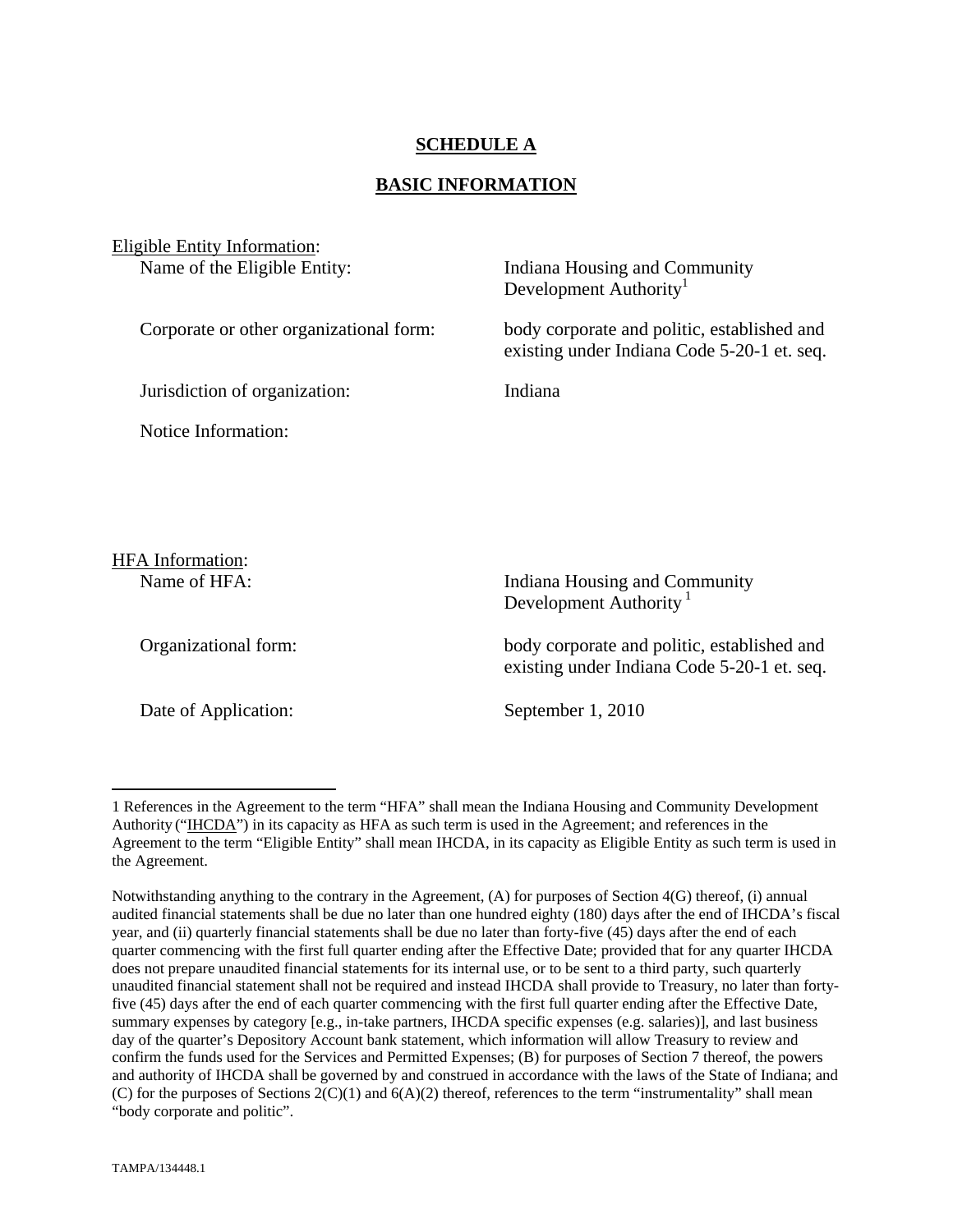| Notice Information:                                                                 | Same as notice information for Eligible<br>Entity.                                                                                                     |
|-------------------------------------------------------------------------------------|--------------------------------------------------------------------------------------------------------------------------------------------------------|
| <b>Program Participation Cap:</b>                                                   | \$221,694,139.00                                                                                                                                       |
| Portion of Program Participation Cap<br><b>Representing Unemployment HHF Funds:</b> | \$82,762,859.00                                                                                                                                        |
| Permitted Expenses:                                                                 | \$16,534,000.00                                                                                                                                        |
| Closing Date:                                                                       | September 23, 2010                                                                                                                                     |
| <b>First Amendment Date:</b>                                                        | September 29, 2010                                                                                                                                     |
| <b>Eligible Entity Depository Account Information:</b>                              | See account information set forth in the<br>Depository Account Control Agreement<br>between Treasury and Eligible Entity<br>regarding the HHF Program. |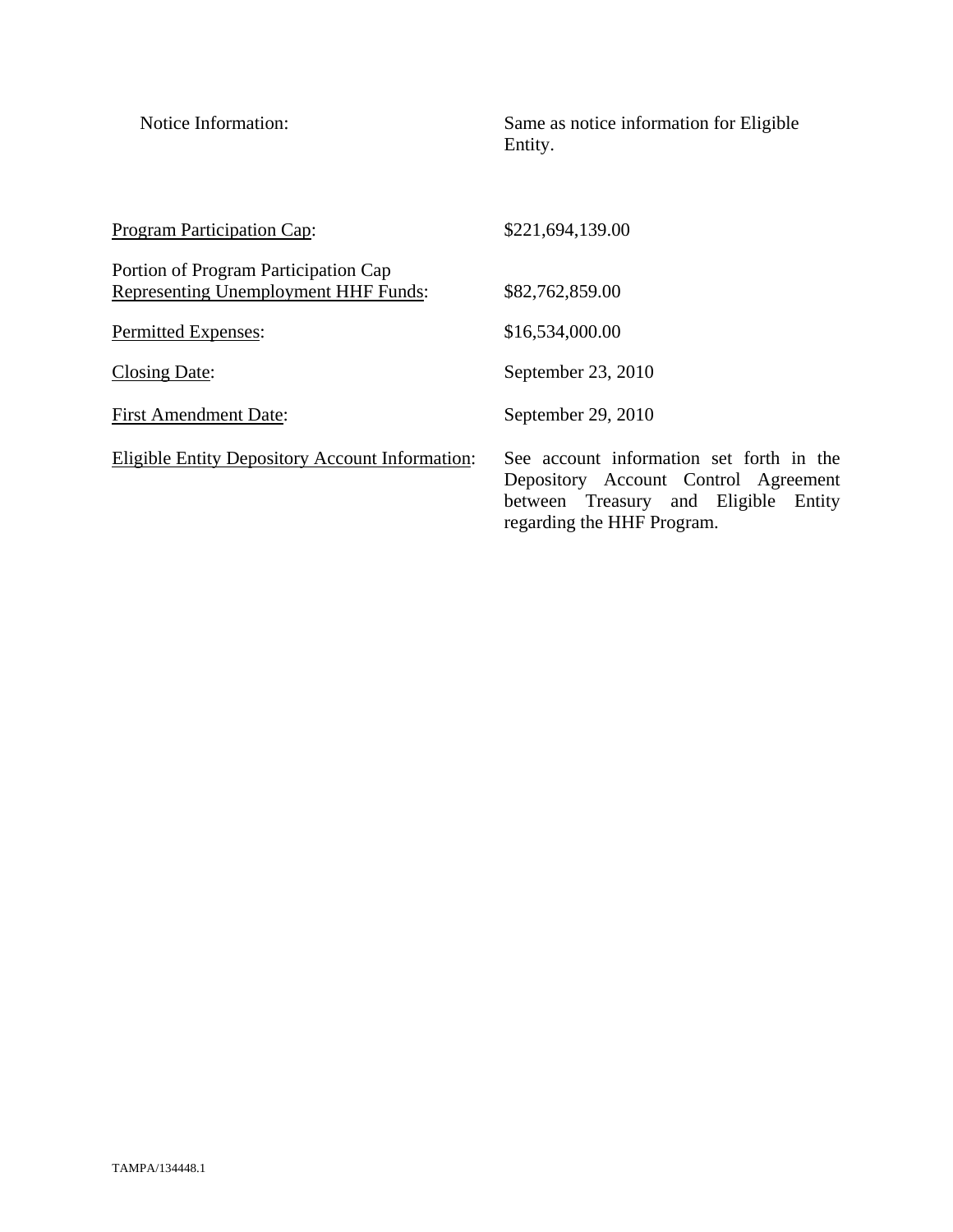#### **SCHEDULE B**

#### **SERVICE SCHEDULES**

The Service Schedules attached as Schedule B to the Original HPA are hereby deleted in their entirety and replaced with the attached Service Schedules (numbered sequentially as Service Schedule B-1, Service Schedule B-2, et. seq.), which collectively comprise Schedule B to the HPA.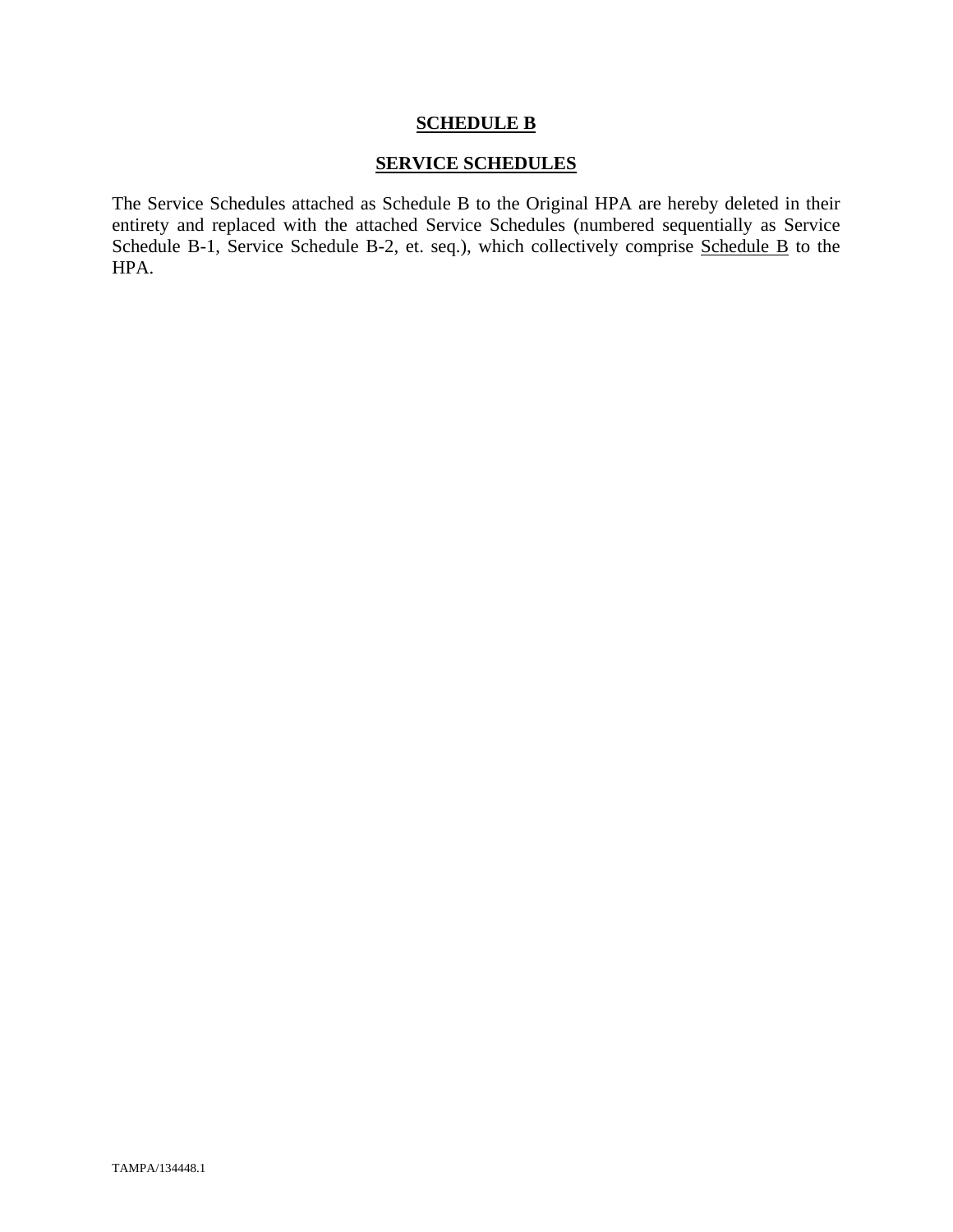# **SERVICE SCHEDULE B-1**

# **Indiana Hardest Hit Fund Unemployment Bridge Program**

# **Summary Guidelines**

| 1. | Program               | Under Indiana's Hardest Hit Fund Unemployment Bridge Program (UBP)            |
|----|-----------------------|-------------------------------------------------------------------------------|
|    | <b>Overview</b>       | the Indiana Housing and Community Development Authority (IHCDA)               |
|    |                       | will offer individuals who are unemployed through no fault or neglect of      |
|    |                       | their own a monthly benefit to cover a portion of their first mortgage and    |
|    |                       | related expenses while the individual seeks new employment. When              |
|    |                       | necessary, IHCDA will also provide a limited amount of funding at the         |
|    |                       | outset of assistance to bring a mortgage current so that IHCDA may            |
|    |                       | provide future monthly payments. IHCDA will also provide assistance (up       |
|    |                       | to three months principal, interest, taxes and insurance (PITI) plus fees) in |
|    |                       | cases to currently substantially underemployed homeowners who                 |
|    |                       | accumulated a delinquency during a period of unemployment but cannot          |
|    |                       | bring their mortgage current with their current income. This last category    |
|    |                       | of assistance will only apply if borrowers: (a) qualify in all other respects |
|    |                       | for assistance; (b) have demonstrated that they can afford mortgage           |
|    |                       | payments with their post-unemployment income; and (c) cannot qualify for      |
|    |                       | mortgage reinstatement BUT FOR HHF Assistance.                                |
| 2. | <b>Program Goals</b>  | The goal of the UBP is to cover a portion of PITI for eligible unemployed     |
|    |                       | and substantially underemployed homeowners, allowing them to:                 |
|    |                       | 1) Secure re-employment in their occupation; or                               |
|    |                       | Access training made available through the Indiana Department of              |
|    |                       | Workforce Development that will help them secure employment in a              |
|    |                       | new occupation.                                                               |
| 3. | <b>Target</b>         | Our target population is low- to moderate-income homeowners in any            |
|    | <b>Population /</b>   | county in Indiana. Homeowners in the 46 counties classified as hardest hit    |
|    | <b>Areas</b>          | will be eligible for a longer term of assistance (18 months) than             |
|    |                       | homeowners residing in other counties (12 months).                            |
| 4. | Program               | \$205,160,139.00                                                              |
|    | <b>Allocation</b>     |                                                                               |
|    | (Excluding            |                                                                               |
|    | <b>Administrative</b> |                                                                               |
|    | <b>Expenses</b> )     |                                                                               |
| 5. | <b>Borrower</b>       | Unemployed and eligible for unemployment insurance OR (in limited<br>1)       |
|    | <b>Eligibility</b>    | cases) underemployed and able to document both current financial              |
|    | Criteria              | hardship and a prior period of unemployment resulting in a current            |
|    |                       | delinquency;                                                                  |
|    |                       | Engaged in approved training, education or structured volunteer work<br>2)    |
|    |                       | EXCEPT for the limited number of cases in which we will assist                |
|    |                       | currently employed individuals;                                               |
|    |                       | Enrollment in counseling;<br>3)                                               |
|    |                       |                                                                               |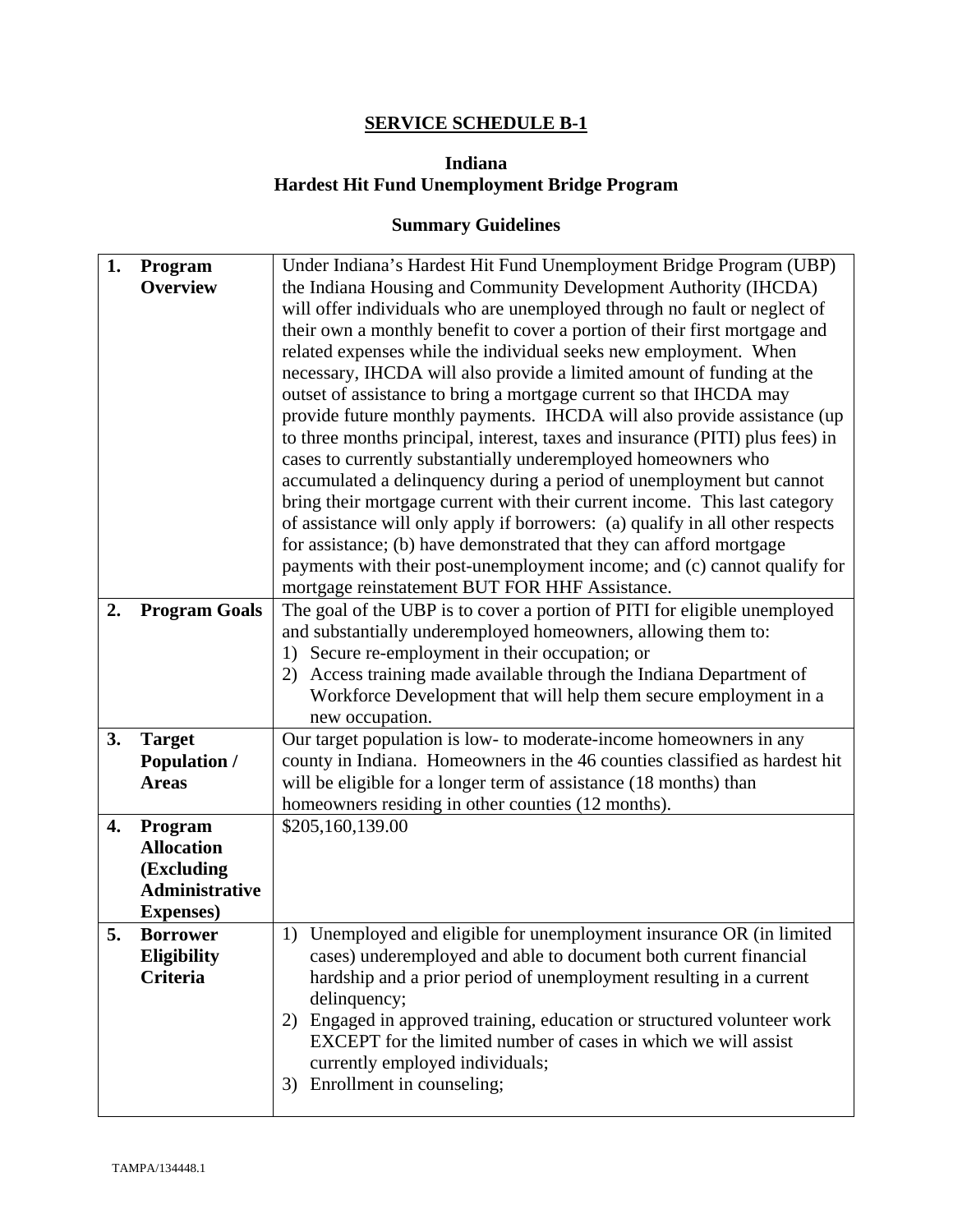|    |                      | Current household income below 120% AMI adjusted for borrower<br>4)                   |
|----|----------------------|---------------------------------------------------------------------------------------|
|    |                      | household size;                                                                       |
|    |                      | Documentation of six months of pre-hardship timely payments;<br>5)                    |
|    |                      | Agreement to pay 30% of current income toward PITI EXCEPT for the<br>6)               |
|    |                      | limited number of cases in which we will assist currently employed                    |
|    |                      | individuals; in those cases, individuals will be expected to make some                |
|    |                      | contribution toward clearing their delinquency, with 30% serving as                   |
|    |                      | the standard;                                                                         |
|    |                      | 7) Owning only one home;                                                              |
|    |                      | Submission of hardship affidavit documenting inability to pay<br>8)                   |
|    |                      | mortgage;                                                                             |
|    |                      | Veterans and military personnel (active or reserve) will receive priority<br>9)       |
|    |                      | over all other applicants; and                                                        |
|    |                      | Filed for unemployment insurance on or after the UBP implementation<br>10)            |
|    |                      | date.                                                                                 |
|    |                      | IHCDA will require the borrower to contribute 30% of his or her<br>11)                |
|    |                      | current household income for PITI based on documentation of                           |
|    |                      | unemployment benefits. Borrower delinquency of more than thirty                       |
|    |                      | days for two payment periods (consecutive or nonconsecutive) is cause                 |
|    |                      | for automatic termination of assistance.                                              |
| 6. | <b>Property</b> /    | Principal balances below \$217,000 (80% of FHA Loan Limit for single<br>1)            |
|    | Loan                 | family homes in the majority of Indiana).                                             |
|    | Eligibility          | 2) Loan-to-value below 125% at time of application inclusive of HHF                   |
|    | Criteria             | assistance.                                                                           |
| 7. | Program              | Property is vacant, abandoned or condemned.<br>1)                                     |
|    | <b>Exclusions</b>    | Borrower has not exhausted or been ruled ineligible for other programs<br>2)          |
|    |                      | (federal or direct lender).                                                           |
|    |                      | 3) Borrower has liquid assets sufficient to make 6 months' worth of                   |
|    |                      | payments, excluding retirement accounts.                                              |
|    |                      | Borrower is ineligible for unemployment benefits (for example due to<br>4)            |
|    |                      | nature of job loss or no W-2 reportable wages).                                       |
|    |                      | 5) Property is subject to a second mortgage and second mortgage servicer              |
|    |                      | will not agree to forbearance or other arrangements during assistance                 |
| 8. | <b>Structure of</b>  | period.<br>All assistance is structured as a forgivable, non-recourse, non-amortizing |
|    | <b>Assistance</b>    | loan, secured by a junior lien on the property. The loan is forgiven at a             |
|    |                      | rate of 20% per year in years 6 through 10 of the loan term. This loan will           |
|    |                      | only be repayable if the borrower sells the property before the forgiveness           |
|    |                      | period expires and there is sufficient equity to pay the loan. All funds              |
|    |                      | returned to the UBP may be recycled until December 31, 2017; thereafter               |
|    |                      | they will be returned to Treasury.                                                    |
| 9. | <b>Per Household</b> | Total assistance per household is not to exceed \$18,000 in hardest hit               |
|    | <b>Assistance</b>    | counties or \$12,000 in balance of state.                                             |